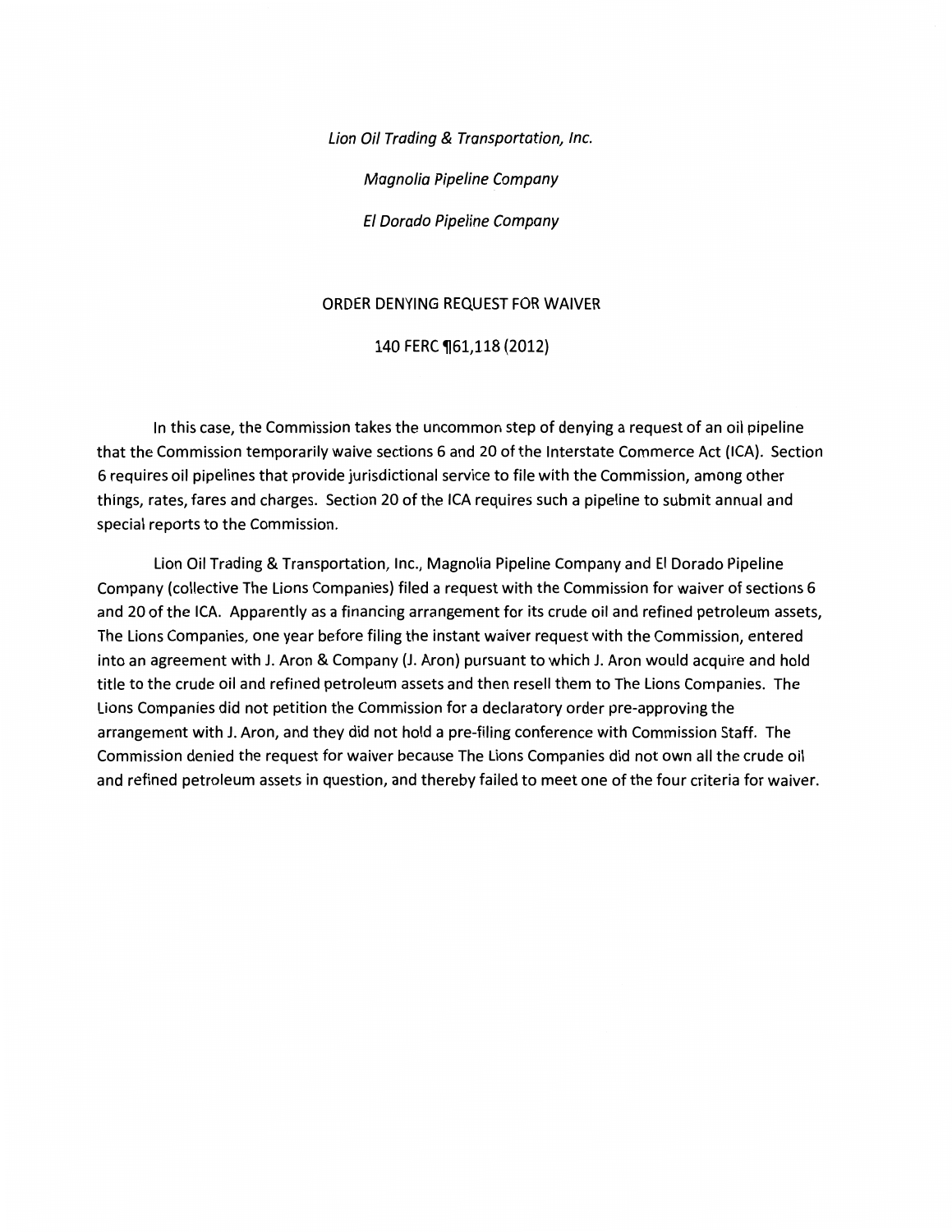# 140 FERC **[61,118** UNITED STATES OF AMERICA FEDERAL ENERGY REGULATORY COMMISSION

Before Commissioners: Jon Wellinghoff, Chairman; Philip D. Moeller, John R. Norris, Cheryl A. LaFleur, and Tony T. Clark.

Lion Oil Trading & Transportation, Inc. Magnolia Pipeline Company El Dorado Pipeline Company

Docket No. OR12-13-000

 $\ddot{r}$ 

### ORDER DENYING REQUEST FOR WAIVER

(Issued August 9, 2012)

1. This order addresses a request for temporary waiver of the filing and reporting requirements of sections 6 and 20 of the Interstate Commerce Act  $(ICA)^1$  filed by Lion Oil Trading & Transportation, Inc. (Lion Oil Trading), Magnolia Pipeline Company (Magnolia), and El Dorado Pipeline Company (El Dorado) (collectively the Lion Companies) with respect to the Lion Companies' crude oil and refined products pipeline system. For the reasons discussed below, the Commission denies the Lion Companies' request for waiver.

#### **Background**

2. The Lion Companies are owners and operators of a gathering and transportation system (Lion System) that moves crude oil and refined products in interstate commerce. The Lion System is located in southern Arkansas and northern Louisiana and is used to gather and supply feedstock to the El Dorado refinery and to deliver refined products from the refinery. The El Dorado refinery is owned by Lion Oil Company (Lion Oil). The Lion Companies are wholly-owned subsidiaries of Lion Oil.

 $<sup>1</sup>$  Section 6 of the ICA requires interstate oil pipelines to file rates, fares, and</sup> charges for transportation on their systems, and also to file copies of contracts with other common carriers for such traffic. Section 20 of the ICA requires annual or special reports from carriers subject to the ICA collected by the Commission. These requirements are reflected in 18 C.F.R. Parts 341 and 357 of the Commission's regulations.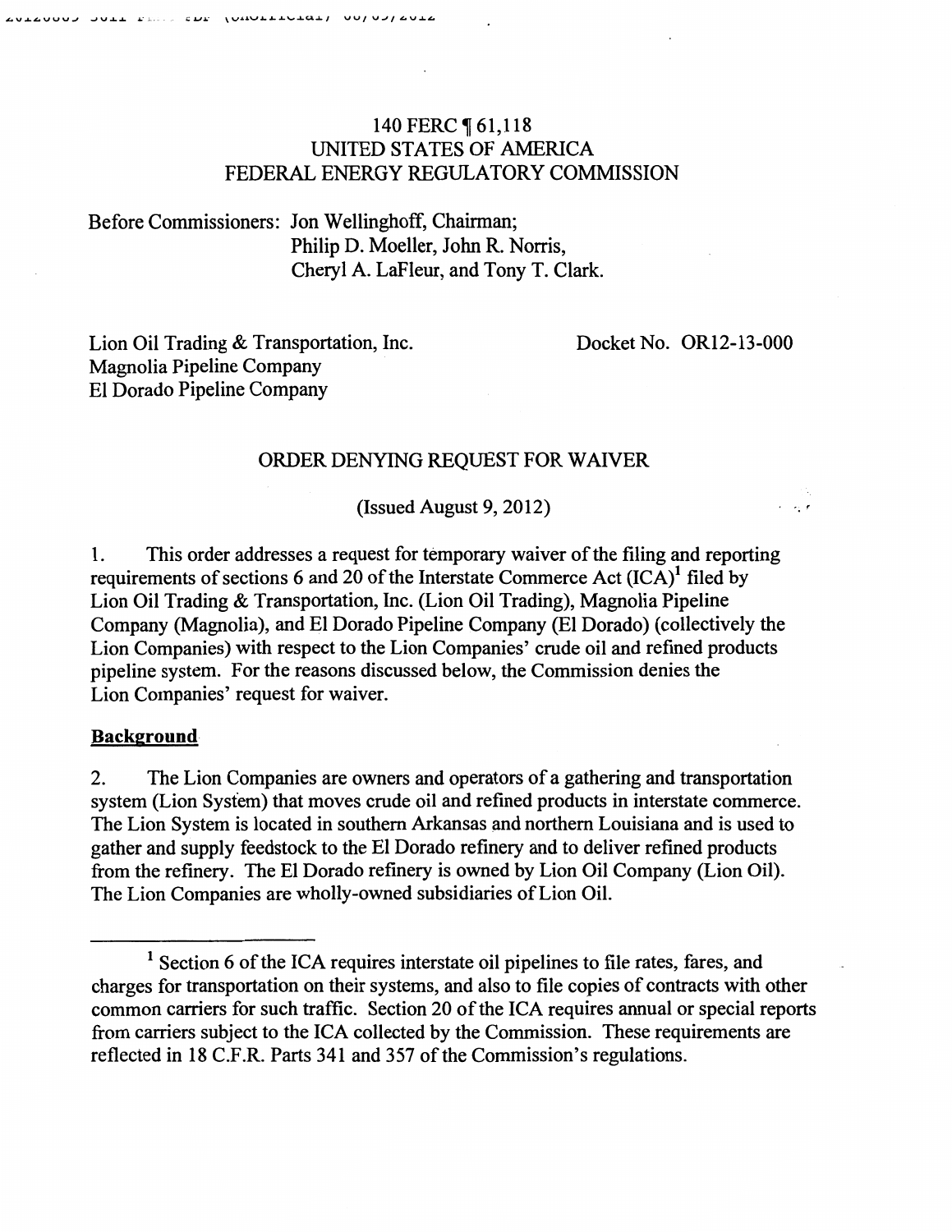#### Docket No. OR12-13-000 -2-

3. The Lion Companies state that they do not transport crude oil or refined products for traditional third parties on the Lion System. The Lion Companies submit that no unaffiliated shippers have requested transportation on the Lion System, nor do the Lion Companies anticipate receiving any requests from unaffiliated shippers to use the Lion System in the future. The Lion Companies state that all crude oil carried on the Lion System is destined for the El Dorado refinery as there are no other outlets for such crude oil. The Lion Companies states that all movement of refined products on the Lion System is from the El Dorado refinery to the products pipeline system owned by Enterprise Product Partners L.P. (Enterprise). The Lion Companies submit that no other refineries are served by transportation on the Lion System and there are no downstream interconnections to take crude oil off of the Lion System.

4. The Lion Companies state that historically all of the crude oil and refined products transported on the Lion System were owned by the Lion Companies or an affiliate. On April29, 2011, Lion Oil and Lion Oil Trading executed a Master Supply and Offtake Agreement (Agreement) with J. Aron & Company (J. Aron). Under the Agreement, J. Aron acquires and holds title to the crude oil and refined products on the Lion System and agrees to resell the crude and refmed products, subject to certain conditions, to Lion Oil at prices that include specified spreads .

..

5. The Lion Companies state that the Agreement is intended to serve as an alternative to traditional asset-based financing for Lion Oil's initial purchase of hydrocarbon working capital inventories, as well as purchases of crude oil and sale of refined products on an ongoing basis. The Lion Companies submit that the Agreement is not a transportation agreement under which the Lion Companies provide service to J. Aron. Rather, by selling the crude and refined products to J. Aron and having the right, subject to satisfaction of applicable conditions, to repurchase such crude and refined products, Lion Oil and Lion Oil Trading use the Agreement as an alternative to conventional financing arrangements, which enables them to avoid bearing significant expenses that they otherwise would incur to procure crude oil.

6. The Lion Companies state that J. Aron does not bear the ultimate costs for the transportation of crude oil or refmed products on the Lion System. The Agreement provides that to the extent J. Aron incurs any charges to transport crude oil or refined products, an affiliate of Lion Oil Trading reimburses J. Aron for such charges. The Lion Companies state that this includes reimbursement for the cost of transporting refined . products on third party pipelines as well as any future charges for transportation on the Lion System. Lion Oil also has the responsibility to pay all taxes incurred with respect to ownership of crude oil and refmed products shipped on the Lion System, including all federal, state and local taxes other than J. Aron's income taxes.

7. The Lion Companies state that the Agreement is not a transportation agreement under which the Lion Companies provide service to an unaffiliated shipper. Instead, as an alternative to traditional asset-based financing, the Agreement is a comprehensive

 $\mathbb{R}^+$ 

 $\mathcal{L}$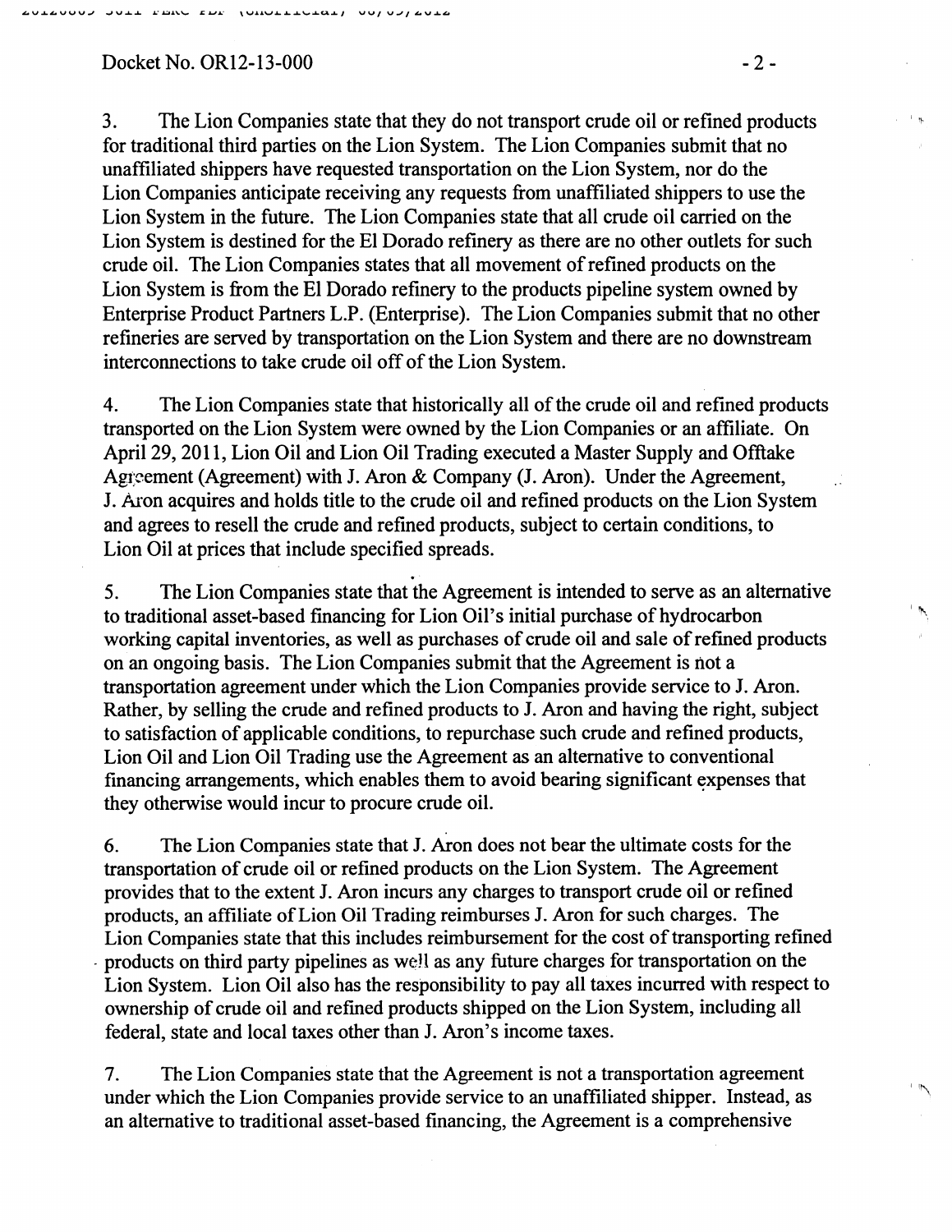Docket No. OR12-13-000 - 3 -

## Request for Waiver

8. The Lion Companies state that under the Commission's "Special Permissions" policy, it has often granted interstate pipelines temporary waiver of the filing and reporting requirements of sections 6 and 20 of the ICA. The Lion Companies state that the Commission granted these waivers to pipelines when the factual circumstances showed that the filing and reporting requirements of the ICA were not necessary to protect the interests of an unaffiliated shipper.

9. The Lion Companies state that the Commission grants these waivers where: (1) the pipelines (or their affiliates) own 100 percent of the throughput on the line; (2) there is no demonstrated third-party interest in gaining access to or shipping on the line; (3) no such interest is likely to materialize; and (4) there is no opposition to granting the waivers.

10. With respect to the first element to support such a waiver, the Lion Companies assert that although the throughput on the Lion System is not titled in the name of the Lion Companies or their affiliates, there are no traditional third-party shipper interests to protect here and thus no potential harm to the public interest in granting the waiver. The Lion Companies state that the party that does hold title to the throughput, J. Aron, has been engaged by Lion Oil and Lion Oil Trading to hold title. The Lion Companies maintain that the Agreement with J. Aron is not a transportation agreement with an unaffiliated shipper, but rather a commercial arrangement that serves as an alternative to a traditional financing and for which Lion Oil pays fees and other compensation to J. Aron.

11. The Lion Companies next assert that the second, third, and fourth criteria traditionally shown by pipelines seeking a waiver are fully satisfied here. The Lion Companies state that there is no demonstrated third-party interest in gaining access to the Lion System. The Lion Companies states that no such interest is likely to materialize because there is no interconnection or offtake for crude oil shipped on the Lion System. The Lion Companies state that all crude oil moved on the system is used to meet the requirements of production at the El Dorado refinery, and all refined products shipped on the El Dorado products pipelines are shipped for the benefit of Lion Oil and its affiliates. Finally, the Lion Companies do not anticipate any opposition to granting the waivers.

12. The Lion Companies submit that granting the temporary waivers requested will relieve the Lion Companies from the burden of complying with regulations that exist to protect the interests of an unaffiliated third-party shipper in circumstances where no such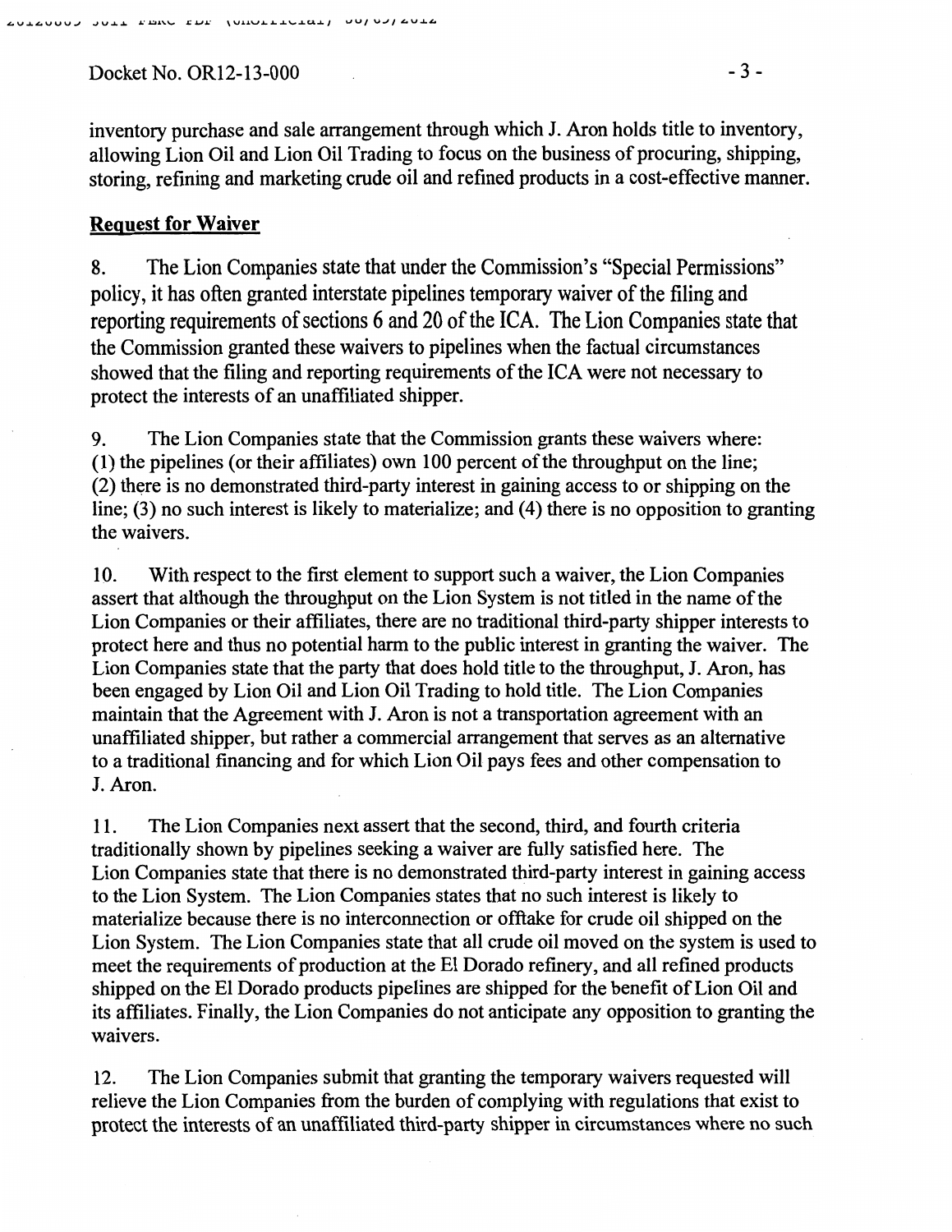### $Dacket No. OR12-13-000$   $-4-$

interest exists. The Lion Companies assert that if the Commission were to deny the requested waivers and require the Lion Companies to file a tariff, it is not clear how the Lion Companies could comply. The Lion Companies submit that even if the Commission were to consider J. Aron as a traditional third-party shipper, J. Aron is ultimately reimbursed by an affiliate of Lion Oil Trading for transportation on the Lion System and third-party pipeline systems. The Lion Companies contend that it would be exceedingly difficult for the Lion Companies to propose a rate at which it would provide service to third parties. They also state such a requirement would at a minimum require the Lion Companies and J. Aron to substantially revise their complex commercial arrangement. The Lion Companies argue that the effect of denying a waiver at this time would be to impose a substantial regulatory and commercial burden on both the Lion Companies and J. Aron, without any corresponding benefit to the public.

13. The Lion Companies therefore request that the Commission grant temporary waivers of the tariff filing and reporting requirements under sections 6 and 20 of the ICA and Parts 341 and 357 of the Commission's regulations, subject to the obligation to: (1) maintain all books and records in a manner consistent with the Uniform System of Accounts for Oil Pipelines; and (2) make such books and records available to the Commission or its authorized agents upon request. Further, the Lion Companies recognize that they must report any changes that may alter the Commission's determination including, but not limited to: (I) increased accessibility of other pipeline or refmers to its facilities; (2) changes in the ownership of the facilities; (3) changes in the ownership of the crude oil shipped; and (4) shipment tenders or requests for service by any person.

#### Public Notice and Interventions

14. Public notice of the Lion Companies' request for waiver was issued on May 24,2012, providing that interventions, comments and protests be filed no later than June 6, 2012. A motion to intervene and comments in support of the waiver were filed by J. Aron. J. Aron also argues that its taking title to certain crude oil and refmed products as part of the commercial arrangements underlying the waiver request should not trigger the filing and reporting requirements of ICA sections 6 and 20. No other pleadings were filed.

#### **Discussion**

15. Since first being applied in *Sinclair Oil Corporation,2* the Commission has granted requests for temporary waiver of the filing and reporting requirements of its regulations

'')

 $\ddot{\phantom{1}}$ 

<sup>2 4</sup> FERC, 62,026 (1978) *(Sinclair)*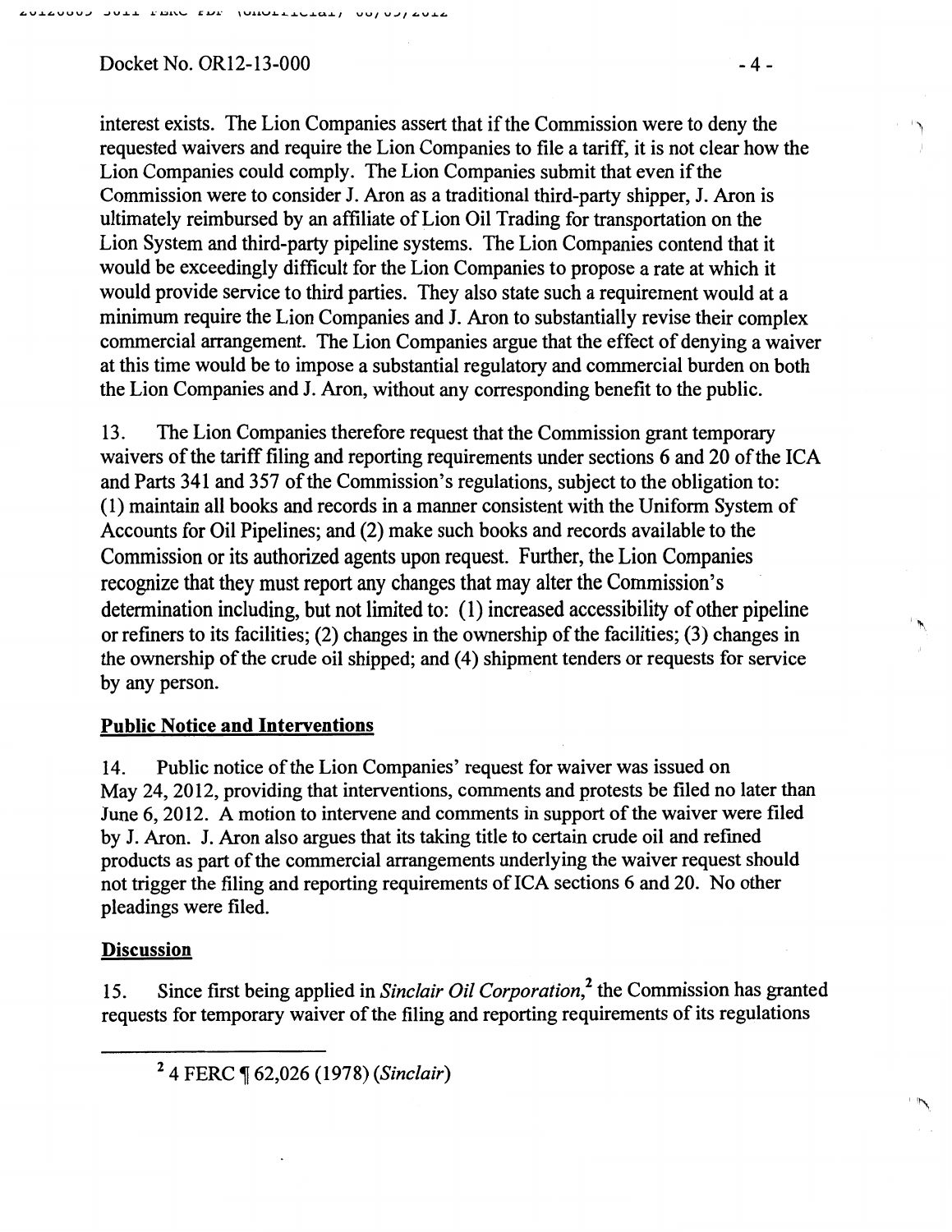Docket No. OR12-13-000 - 5 -

and of sections 6 and 20 of the ICA when four criteria are met.<sup>3</sup> First, the pipelines requesting temporary waivers (or their affiliates) must own 100 percent of the throughput on the line. Second, there is no demonstrated third-party interest in gaining access to or shipping upon the line. Third, there is no likelihood that such third-party interest will materialize. Fourth, there is no opposition to granting the waivers.

16. The Commission denies the Lion Companies' request for waiver because they do not satisfy the first criteria of the waiver test, i.e., that the pipelines or their affiliates must own 100 percent of the throughput on the line. By their own admission, the Lion Companies state that "the throughput on the Lion System is not titled in the name of the pipelines or their affiliates..."<sup>4</sup> The Lion Companies' arguments that the arrangement with J. Aron is not a traditional transportation agreement, there are no third party interests to protect, and the public interest is not harmed are unavailing. J. Aron is not an affiliate and there is no way of construing it as an affiliate. The fact that J. Aron is receiving interstate transportation requires compliance with the provisions of the ICA.

17. In their pleading, the Lion Companies requested expedited action so that they could receive regulatory certainty.5 The Commission notes that while the Agreement between the Lion Companies and J. Aron took effect April 29,2011, the Lion Companies did not file the instant request until May 8, 2012. The Lion Companies have therefore not been in compliance with the ICA and Commission regulations for over a year. Moreover, there are informal and formal procedures (e.g., Staff pre-filing conference, petition for declaratory order) available at the Commission that could have provided the Lion Companies the regulatory certainty of whether the instant request satisfied the waiver criteria.<sup>6</sup> Thus, the regulatory and commercial burden of substantially revising the complex arrangement between the Lion Companies and J. Aron due to a denial of the waiver is based on the failure of the Lion Companies to use the appropriate procedures

<sup>3</sup>*See, e.g., Hunt Refining Co. and East Mississippi Pipeline Co.,* 70 FERC <sup>~</sup>61,035 (1995) *(Hunt); Ciniza Pipe Line Inc.,* 73 FERC ~ 61,377 (1995) *(Ciniza); Enbridge Pipelines (NE Texas Liquids) L.P.,* 110 FERC ~ 61,159 (2005) *(Enbridge);*  and *Whiting Oil and Gas Corp.* 131 FERC ¶ 61,263 (2010).

<sup>4</sup> The Lion Companies Request at 10.

5 The Lion Companies Request at 12.

<sup>6</sup>*See Kenai Pipeline Co.,* 138 FERC 61,034 at n.5 (2012) (advising that, on a prospective basis, parties seeking to remove uncertainty (including uncertainty over FERC jurisdiction) should submit a petition under section 385.207 of the Commission's regulations).